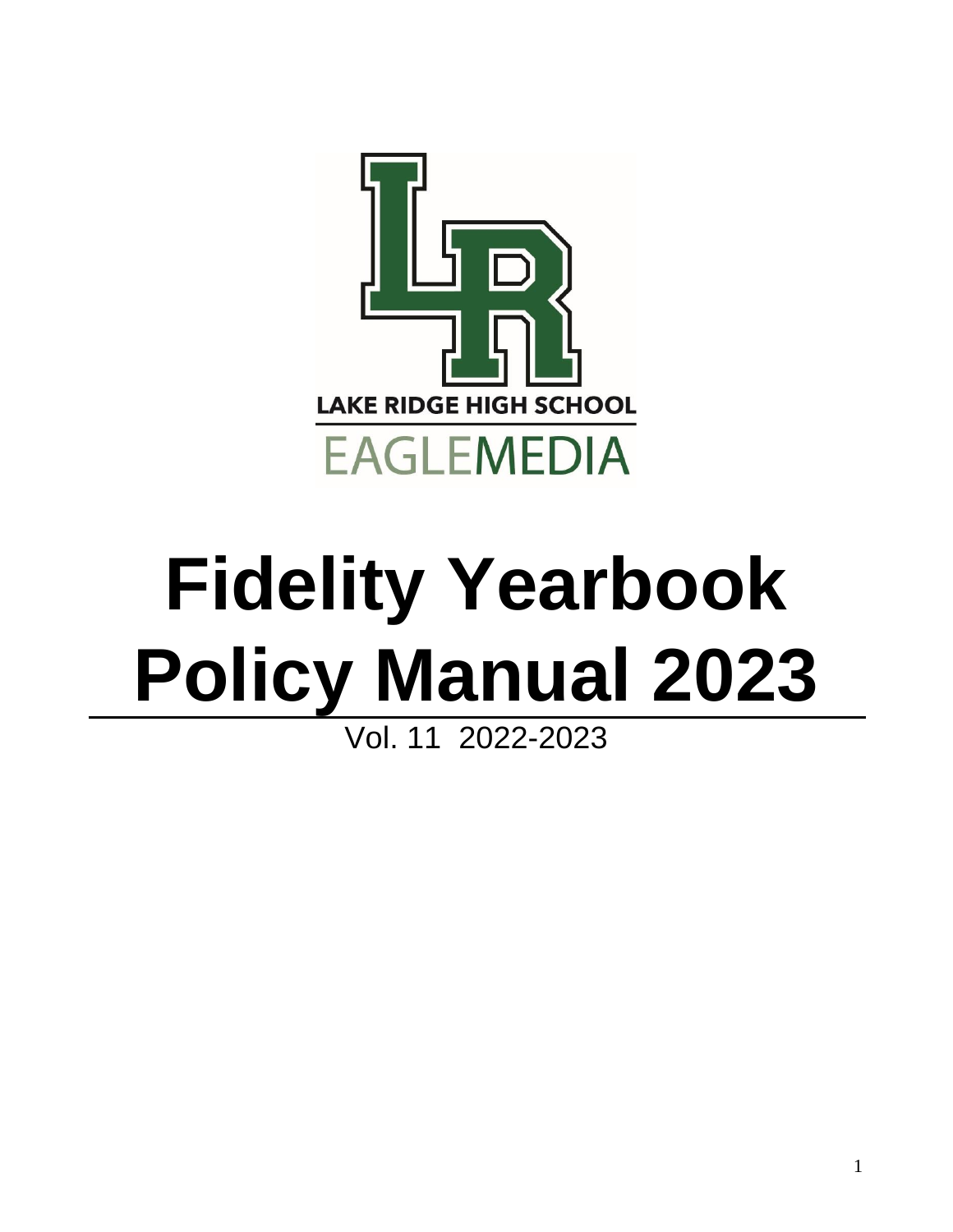### **Policy**

The name of the Lake Ridge High School yearbook is Fidelity.

#### **Location**

The Lake Ridge High School Journalism Department is located on the main campus of Lake Ridge High School in room E-131.

The Lake Ridge High School website can be accessed at [http://lakeridge.mansfieldisd.org](http://lakeridge.mansfieldisd.org/) The yearbook website is [www.lakeridgenewsonline.com/yearbook](http://www.lakeridgenewsonline.com/yearbook) 

#### **Contact**

The journalism department may be contacted by mail at 101 N Day Miar Road Mansfield, TX 76063 The department's phone number is (682) 314-0351

To reach the yearbook staff by email, contact the adviser at kristincanon@misdmail.org

#### **Purpose**

- The Fidelity yearbook is a laboratory for journalism students designed to serve the total school community. As a laboratory, publications and videos provide staff members with independent writing and design opportunities with hands on/real life experiences. Writing is based on a wide variety of research for a broad and often critical audience. The experience often demands responsibility, cooperation and a great deal of professionalism. Business skills are also learned through selling advertising.
- The journalism department serves their audience with accurate and factual reporting on significant aspects of school life and subjects of concern to its readers. As an independent observer, the publications should use their unique access to news and a broad perspective to lead the school community toward constructive accomplishments. Videos entertain audiences through clever, creative approaches to writing, photography, design and coverage of the human spirit.
- Lake Ridge High School publications have a goal to successfully reach the high school community with interesting, timely articles that will enhance the surroundings and purpose of the educational experience.
- The overall Lake Ridge High School journalism experience should encourage students to become more creative and strive to master skills of the trade while entertaining and enlightening the LRHS student audience.
- Lake Ridge High School publications provide readers with a public forum. Students, faculty, administrators, parents and others in the school community are encouraged to react to printed material through signed letters to the editor. Letters must be signed by the author and accompanied by a phone number and address. The letter will be published without alteration.

#### **Coverage**

- It is the responsibility of the publications to cover school, city, state, national and international events and issues that affect or concern the campus, its students or its readers in a non-bias method.
- School publications will attempt to cover all aspect of the school; however, coverage will depend greatly upon an item's news value (how important or interesting it would be to the majority of the school population). Publication editors determine the news value of all material.
- School publications will clearly identify sources of news, except when it is necessary to uphold the journalist's privilege of protecting the identity of sources. When in such case, the journalist must reveal the source to the editor or adviser, who will determine if the source is creditable.
- School publications will avoid sensationalizing news and events. Publications do not invade personal privacy or print material that might be embarrassing or degrading to any individual or group.
- All editorial or opinion content must be backed up by three sources of facts. At no time will an editorial attack a person. Only policy related material may be published.
- Online stories must have two sources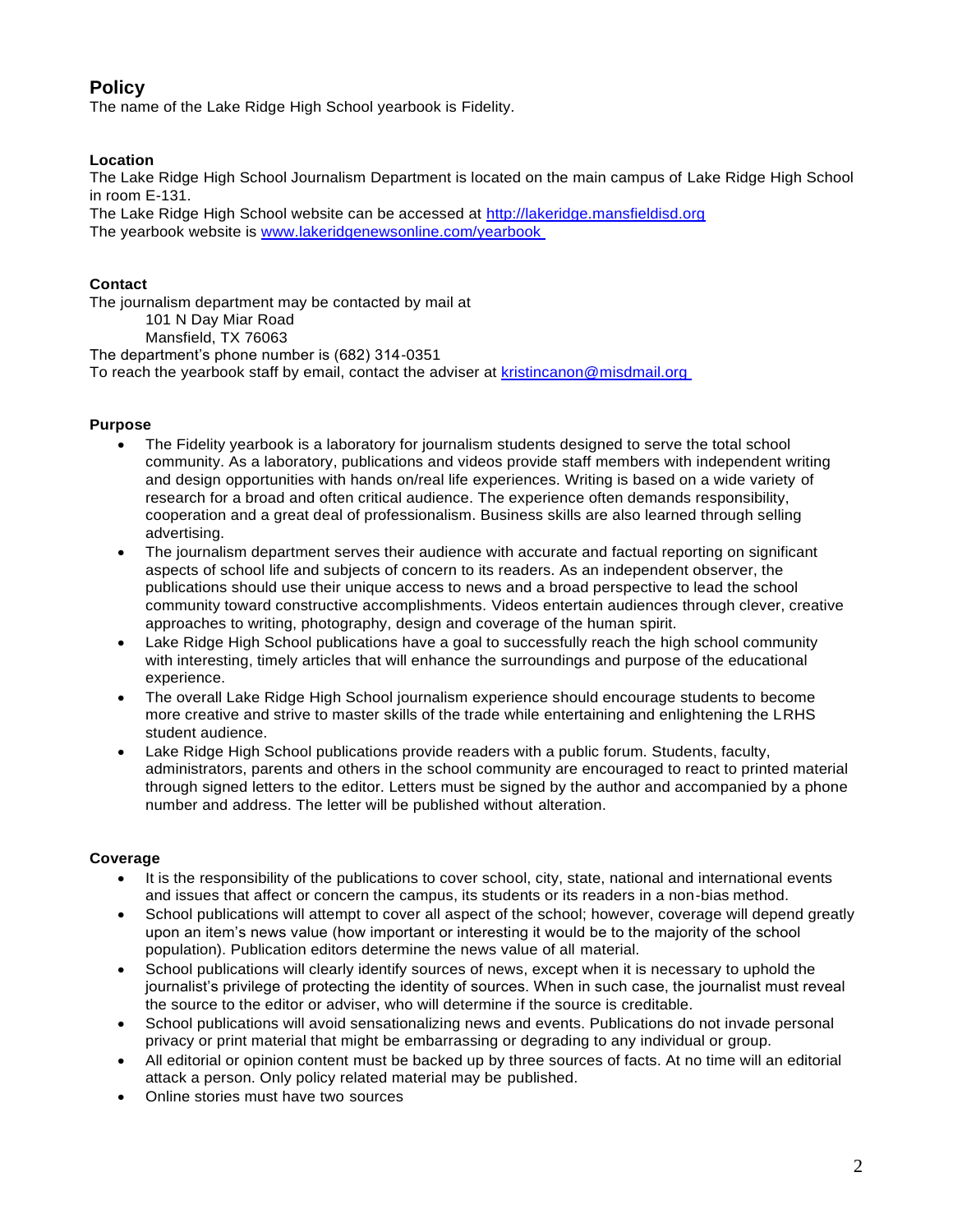#### **Frequency & Format**

- The Fidelity yearbook is published once a year and distributed in May
- The Fidelity yearbook is the responsibility of the advanced journalism-yearbook classes offered by Mansfield ISD
- The 2023 Fidelity yearbook is published by Jostens.
- Photos, videos, and stories are published by all journalism classes.

#### **Audience**

School publications are written primarily for the 2,600+ students who attend Lake Ridge High School. Secondary audiences which may receive the yearbook include:

- Feeding Middle Schools
- Faculty, Staff, Administration of Lake Ridge High School
- Advertisers
- **Parents**
- School Board Members
- Other school journalism programs
- ILPC, JEA, NSPA, TAJE, CSPA and other professional organizations

#### **Board of Education and Administrative Policy**

- The Board of Education and the Central Administration of Mansfield provides the publications with a partial subsidy to cover basic supplies, just as it does for other classes in the school curriculum.
- The student body of Lake Ridge High School does not provide the publications with a partial subsidy. The student body does, however, purchase the yearbook for a set price during the school year.
- Additional funds are generated through the sale of advertising by the publications staff and deposited into the high school's yearbook activity fund.
- Commission sales from school day portraits are also collected and deposited into a school fund.
- While school publications are responsible to the board for the funds they receive and subject to state and federal laws, content reflects student's thinking and is not necessarily in agreement with the administration of Mansfield Independent School District.
- Editorials represent the staff majority of agreeance along with the story. Opinions are not generally those of the adviser, its editors, student body, faculty or administration
- All content is a designated public forum for student expression without prior review by school officials.

#### **Responsibility for Accuracy and Objectivity**

- School publications endeavor to correctly spell names and make accurate class and position identifications. Names of students, faculty, administration and other sources must be checked for accuracy by the writer.
- The editor or adviser is not responsible for inaccuracy in presenting names within a story.
- All facts must be verifiable by at least two sources. All quotes are subject to verification by the editors and/or adviser. Any story containing fictitious quotes will be discarded in its entirety and the writer will be placed on discipline probation.
- Each staff member is responsible for quote collections which must be saved on the drive and placed on file for four years.
- Most of what is published is the work of individuals. The staff and adviser are responsible for all material which appears in school publications. Administrators have a non-review role: they may, according to the Hazelwood court decision, control content prior to publication, and may offer advice on sensitive issues and will offer criticisms that are warranted following publication.
- School publications strive for the highest standards of accuracy, integrity, completeness and careful research in its presentation of material that time allows. Since there are deadlines to meet, however, school publications will go to press with the facts as they stand on deadline. The staff therefore assumes responsibility for the accuracy of these facts.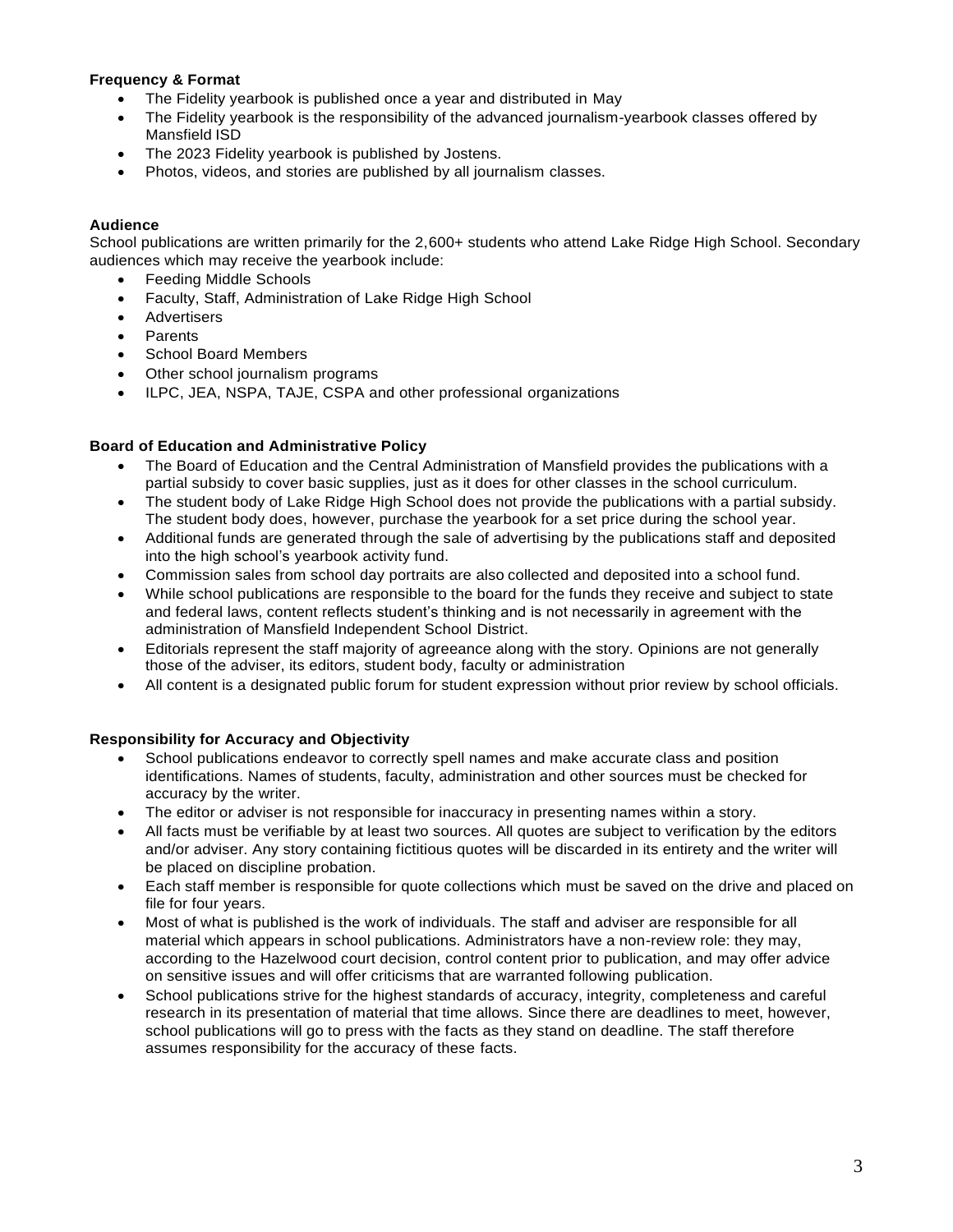- Rumor, gossip or innuendo are not, nor will they ever be, the basis for any story appearing in school publications.
- No member of the publications staff will accept any free gifts, considerations or passes that might compromise the integrity of the school's publications or the objectivity of its reporters. The Lake Ridge High School Journalism Department receives five season passes to sporting events free of charge. The purpose of these passes is to properly produce an active, accurate account of the event and should not be used for personal reasons.
- All copy must conform to the department's Stylebook, contained within the Style Manual. When the publications' stylebook does not have the answer, consult the AP Stylebook.
- When an error merits a proper correction, as determined by the editor or adviser, it will be promptly addressed.
- School publications are a member of the UIL-ILPC, TAJE, NSPA, CSPA Quill and Scroll, and JEA professional organizations and receive critiques from some of these sources and adhere to these organization's guidelines.
- Website sources used must be accredited and approved by the editor and/or adviser. Any source used must be sited within the story and proper permission must be obtained from the source.

#### **Academic and Behavior Expectations for Lake Ridge Journalism Students**

- Student journalists are expected to maintain high standards in academic performance and behavior and to serve as positive role models for the student body.
- Staff members who do not meet these standards are subject to school disciplinary consequences and staff consequences including probation and dismissal.
- Any student member of an extracurricular organization or campus club (e.g. journalism/band/dance team/cheerleader/athlete/student council, etc.) representing themselves, or their organization, through electronic media (i.e. websites, personal home pages, blogs, text messages, chat rooms or similar websites/files accessible through a server or internet), or using electronic communication devices (i.e. camera phones, digital photos, electronic descriptions) in such a way as to cause school officials to reasonably anticipate substantial disruption of or material interference with the activities of the organization or school will be subject to the disciplinary actions determined by appropriate school officials and/or organization sponsors/directors/coaches, including probation or dismissal from the organization.

#### **Time Commitment for Lake Ridge Journalism Students**

Journalism is a time-consuming activity and it is the responsibility of each journalist to be present at each activity and perform to the best of his/her ability. Because of the many hours involved in researching, reporting, shooting, and covering events; other school and non-school activities may have to be limited. It may not be feasible, nor in the best interest of the student, the staff, or the school for a student to be a journalist (especially editors and aspiring editors) and hold another major position which requires major time expenditure. The adviser will review school participation conflicts in an attempt to solve the problem while considering the best interests of the individual, as well as the interests of the journalism staff and other school organizations. Everyone must share equally in the behind the scenes work, as well as the covering of all school events. It is sometimes difficult for staff members (particularly editors) to have after school jobs because of the time required outside of class. If a student does have a job, missing a deadline or work night because of work will be considered an unexcused absence. The responsibilities of being on the Lake Ridge Journalism staff and consequences for not meeting responsibilities are assumed at the time the selected staff is announced.

#### **Attendance/Work Nights**

- Be here physically and mentally every day. If you are absent, see Canvas, adviser, or an Editor for missed work, ESPECIALLY IF YOU ARE ON DEADLINE.
- Contact the school office and teacher if you will be out for an extended period of time. The adviser may need to send assignments home to you.
- Because all deadlines and assignments are announced ahead of time, an absence does not excuse a student from meeting a deadline.
- Work should be emailed to the adviser or dropped off to class on time.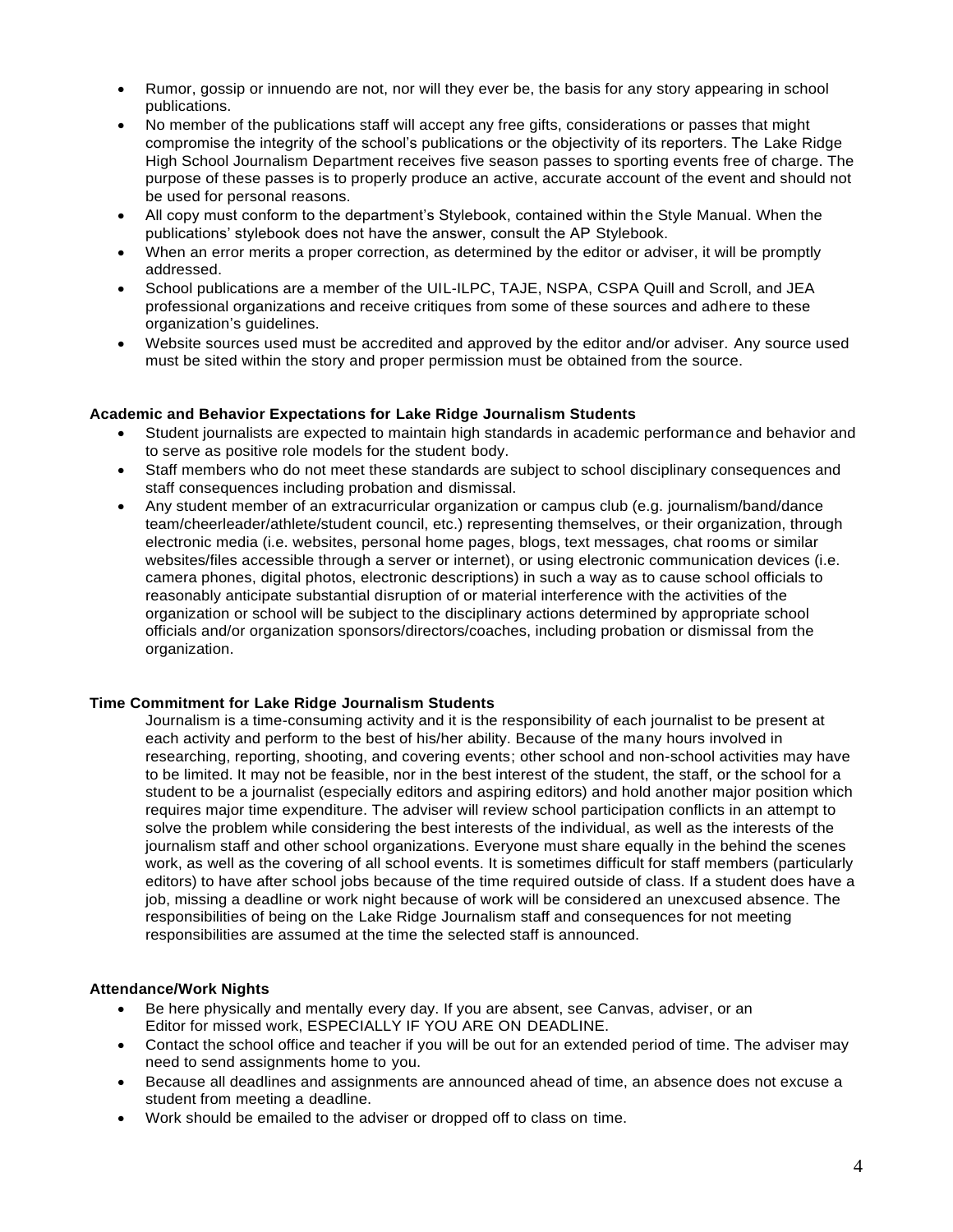- Attendance at work night sessions is required unless you are excused by an adviser (not when you think you're done).
- All editors must attend all work nights.
- Work night attendance is a test grade.
- Work nights are usually once a six weeks before a major yearbook deadline.

#### **Bylines, Ownership, Copyright**

- Any full-length story that includes original reporting will carry a proper byline including title.
- Any art or photo will carry a credit line.
- Any story which expresses an author's opinion or analysis will carry a byline and a standing column head to indicate the story represents an individual opinion.
- Staff editorials will not carry a byline.
- Bylines should not be cut for space reasons.
- Any story written or photo taken for the Lake Ridge Journalism Department cannot be reproduced in any fashion without consent from the writer and the adviser.
- All content (written, photos) published belong to the author and cannot be reproduced without permission.
- Lake Ridge Eagle Media encourages and assists students to build an online portfolio to showcase learned skills.
- Advisers and Administration requests students not to sell or distribute owned materials until after the school year is complete to avoid competition of yearbook sales and readership.
- Photos and stories published in Lake Ridge Eagle Media publications will not break any copyright laws.
- The Fidelity yearbook submits annually to the US Library of Congress for legal copyright

#### **Letters to the Editor**

- All letters to the editor must include the writer's name and classification and will be printed with both.
- Letters should be limited to 300 words.
- Letters to the editor will not be edited, except in cases to prevent legal liability (invasion of privacy, profanity, etc.)
- Letters to the editor should be placed in a sealed envelope and mailed to the high school's address or placed in the adviser's box.

#### **Advertising in Lake Ridge Student Publications**

- The purpose of advertising is to raise money for the department by bringing the buyer and seller together, thus making it a vital part of school publications
- School publications reserve the right to refuse any advertisement that refers to products, services, substances or paraphernalia that are illegal to minors or deemed inappropriate to the Mansfield community.
- All ads are subject to review by the adviser and editor staff.
- All staff members are required to solicit ads.
- Staff members selling a set quota (set by the adviser or business manager) will receive a free yearbook or free advertisement.
- When soliciting advertising, staff members will dress and act in a professional manner.
- The adviser or business editor and editors will set advertising prices at the beginning of a school year during a budget workshop.
- Prices can be found on the department's website.

#### **Distribution**

- The Fidelity yearbook's copy count is determined by the number purchased.
- The Fidelity yearbook is distributed during the last few weeks of the school year.
- All advertisers must purchase a yearbook in addition to cost of advertisement.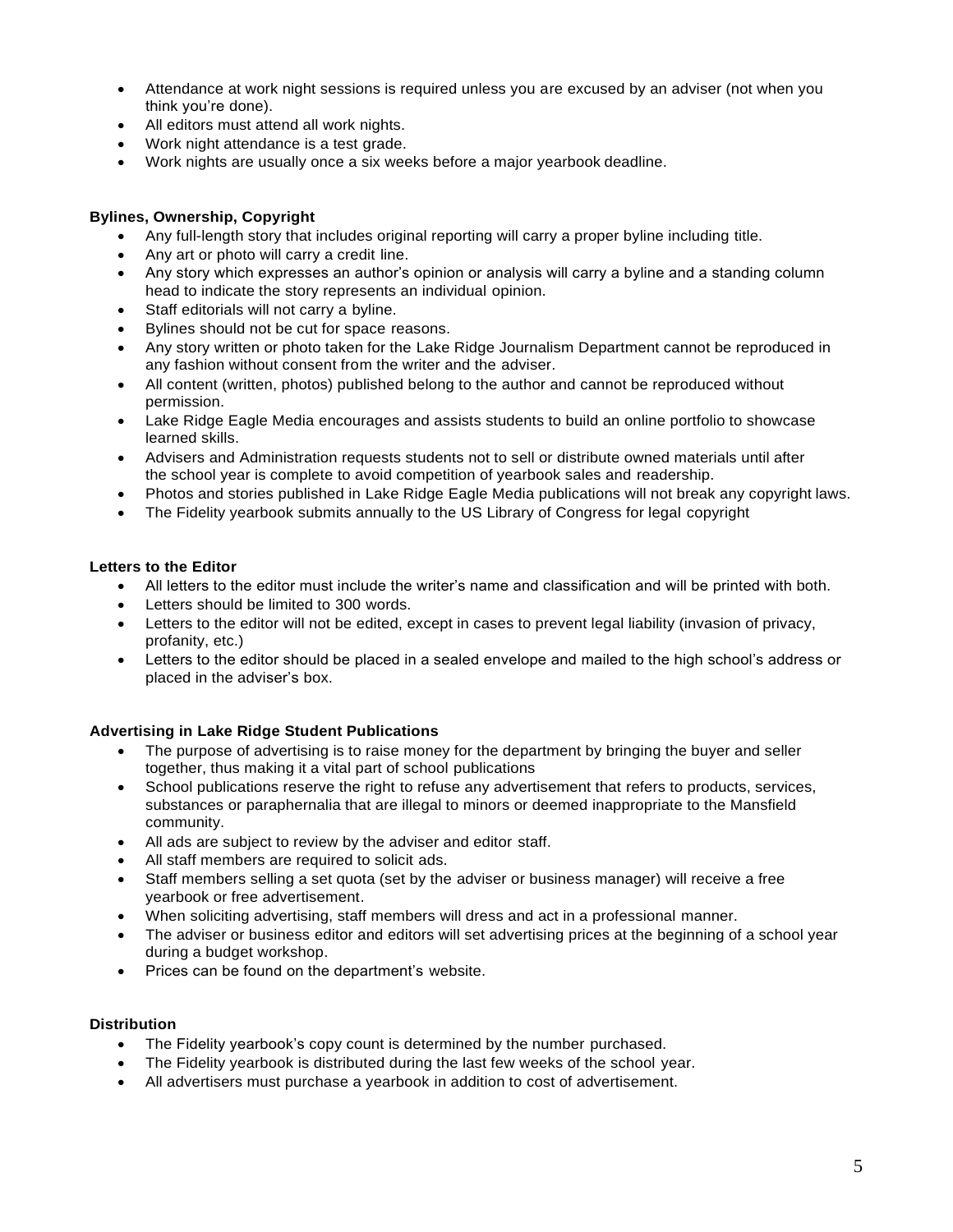#### **Scholarship Funds**

Money collected may be used for a scholarship to graduating students entering the study of journalism at a fouryear college. Applicants must have completed the following to apply for scholarship money.

- ♦Completed three years in journalism at Lake Ridge High School
- ♦Contributed to the success and constant operations of the department
- ♦Attended seminars and workshops to enrich journalism skills
- ♦Show a proficiency in the use of computers
- ♦Be accepted to a four-year college and majoring in journalism related field
- ♦Complete a portfolio of high school accomplishments with included resume
- Scholarships will be awarded to individuals who complete the above qualifications. If two or more students qualify, the funds will be distributed equally.
- Scholarship fund awardees are determined by a board of the principal, and two other faculty members.
- Funds are awarded through surplus advertising money.
- The adviser will also actively solicit funds from colleges and universities for journalism students.

#### **Letter Jackets**

- Actively involved in the yearbook staff for at least 2 years
- Covered at least 40 events in your entire time as a staff member
- Finished at least 10 complete spreads in your entire time as a staff member
- Attend EVERY work night
- Wear journalism shirt on shirt days
- Supporting yearbook social medias (retweeting, sharing, and promoting posts from yearbook)

\*Adviser may determine if a staffer earned a jacket if other yearbook requirements are met.

\*Students are responsible for tracking all of the requirements if they would like a jacket and must notify Adviser when requirements are met. Adviser will then give student the information packet to order a letter jacket.

#### **Use of Equipment**

- All Equipment is strictly for Journalism use only (computers, cameras, lenses, batteries, etc) Students must obtain special permission from the adviser for other purposes.
- No outside organization may use Lake Ridge Eagle Media equipment, unless approved by the adviser.
- No food or drinks are allowed around computer or camera equipment.
- All equipment used must be properly checked out through the adviser.
- Students are responsible for condition of equipment and must pay for any damage in full.

#### **Prohibited Materials**

- Students cannot publish or distribute libelous material. Libelous statements are provable false and unprivileged statements that injure an individual's or business's reputation in the community including the following
	- ◆ A public official who holds an elected office or appointed office
	- ◆ A person who is known for personal achievements
	- ◆ School employees
	- ◆ Students, staff or faculty members
- Under the "fair comment rule," a student may express an opinion on a matter of public interest as long as it is in good taste and approved by the editor and the adviser – in some cases the principal.
- Students are prohibited from publishing materials that are obscene including without special permission from the adviser. Students are prohibited to publish or distribute materials that will cause a material and substantial disruption of school activities including, but not limited to:
	-
	- ◆ gang activities → the set of the set of the set of the set of the set of the set of the set of the set of the set of the set of the set of the set of the set of the set of the set of the set of the set of the set of the
	- seizures of personal property  $\bullet$ strikes
	- school boycotting or walk-out  $\bullet$  fights
	- racial/ethnic slurs  $\bullet$  slander/libel
	- ♦ racial remarks or undertones ♦violence or threat there of
	- $\bullet$  sex  $\bullet$  drugs and alcohol
		-
		-
		-
		-
		-
	- ♦ anything that lacks serious literary, artistic, political, or scientific value